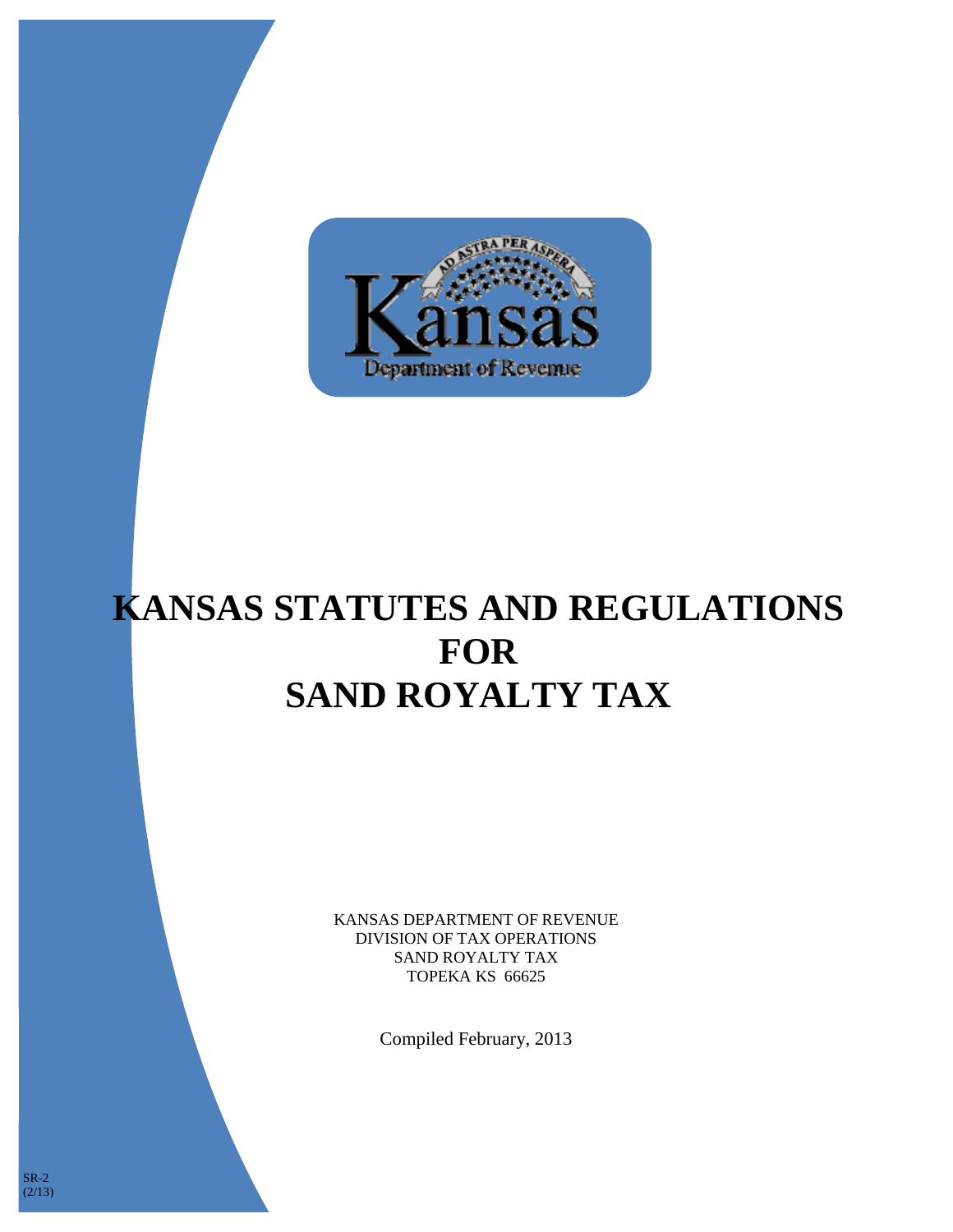# **TABLE OF CONTENTS**

| <b>Statues</b>                                                                  | 3 |
|---------------------------------------------------------------------------------|---|
| <b>Chapter 79.</b> —Taxation                                                    |   |
| <b>Article 42.--Mineral Severance Tax</b>                                       |   |
|                                                                                 |   |
|                                                                                 |   |
| <b>Agency 92:</b> —Kansas Department of Revenue                                 |   |
| <b>Article 9.—Minerals and Natural Products Leases on Navigable Stream Beds</b> |   |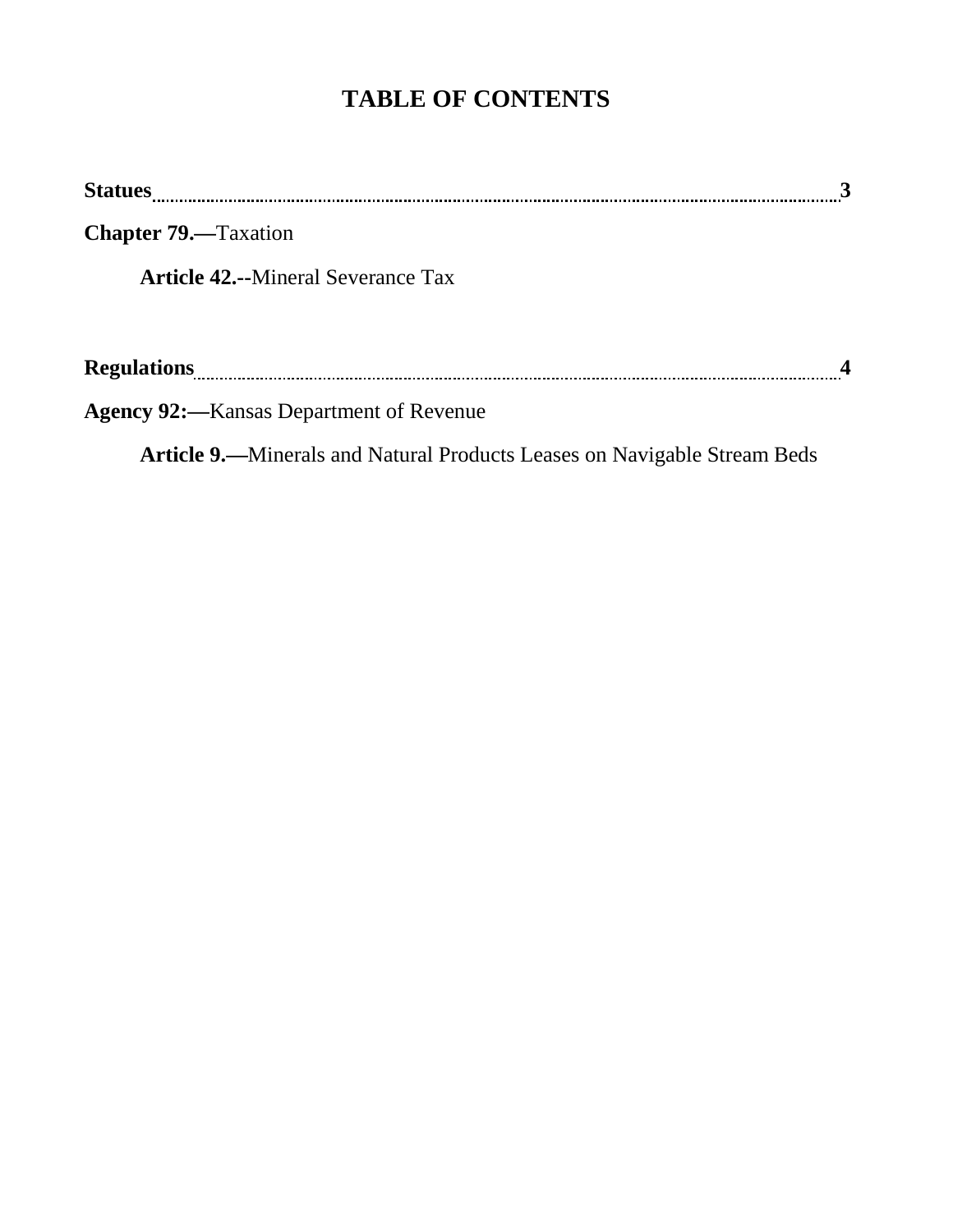### **Chapter 79: TAXATION**

#### **Article 42.—MINERAL SEVERANCE TAX**

82a-309. Distribution of proceeds from sale of sand products taken from river beds owned by state. (a) Of compensation received for sand products sold pursuant to K.S.A. 70a-102 and amendments thereto, \$.0375 per ton sold shall be returned as follows:

(1) If the sand products are taken from the bed of the river at a location which is within the boundaries of a drainage district, the board of directors of the district from which the sand products were taken shall be entitled to receive 2/3 of the amount returned and the remaining 1/3 shall be divided among the remaining drainage districts in the county, to be used for bank stabilization, soil conservation, or maintenance and operation of flood control systems, in proportion to the frontage on such river. (2) If the sand products are taken from the bed of the river at a location which is not within the boundaries of a drainage district, the proceeds attributable to such sand products shall be returned to the counties which have adopted this act and have notified, prior to July 1 following the adoption of this act, the director of taxation of such adoption, and through which such river flows, in proportion to the mileage of the river bank in such county. Moneys paid to a county pursuant to this paragraph shall be disbursed or used as follows:

(A) If there are one or more drainage districts organized under the laws of this state which are located in such county along a river that is the property of the state of Kansas and which operate and maintain river flood control improvements in or along such river, the county shall disburse such moneys to each such drainage district, to be used for bank stabilization, soil conservation, or maintenance and operation of flood control systems, in proportion to each district's frontage on such a river.

(B) If there is no drainage district organized under the laws of this state which is located in such county along a river that is the property of the state of Kansas, the county may use the moneys for construction, operation and maintenance of public improvements located along, in or over such a river or for the preservation of land and development and maintenance of public areas along such river or tributaries adjacent to such river.

(b) The unencumbered balance of any moneys which were distributed to a county pursuant to this section as it existed before its amendment on July 1, 1995, and which remain in the county treasury on July 1, 1995, shall be distributed in the manner provided by this section as amended on July 1, 1995. History: L. 1929, ch. 143, § 4; L. 1931, ch. 318, § 4; L. 1933, ch. 331, § 1;L. 1933, ch. 249, § 6; L. 1937, ch. 387, § 1; L. 1961, ch. 311, § 7;L. 1992, ch. 109, § 2;L. 1995, ch. 238, § 2;L. 1996, ch. 144, § 2; July 1.